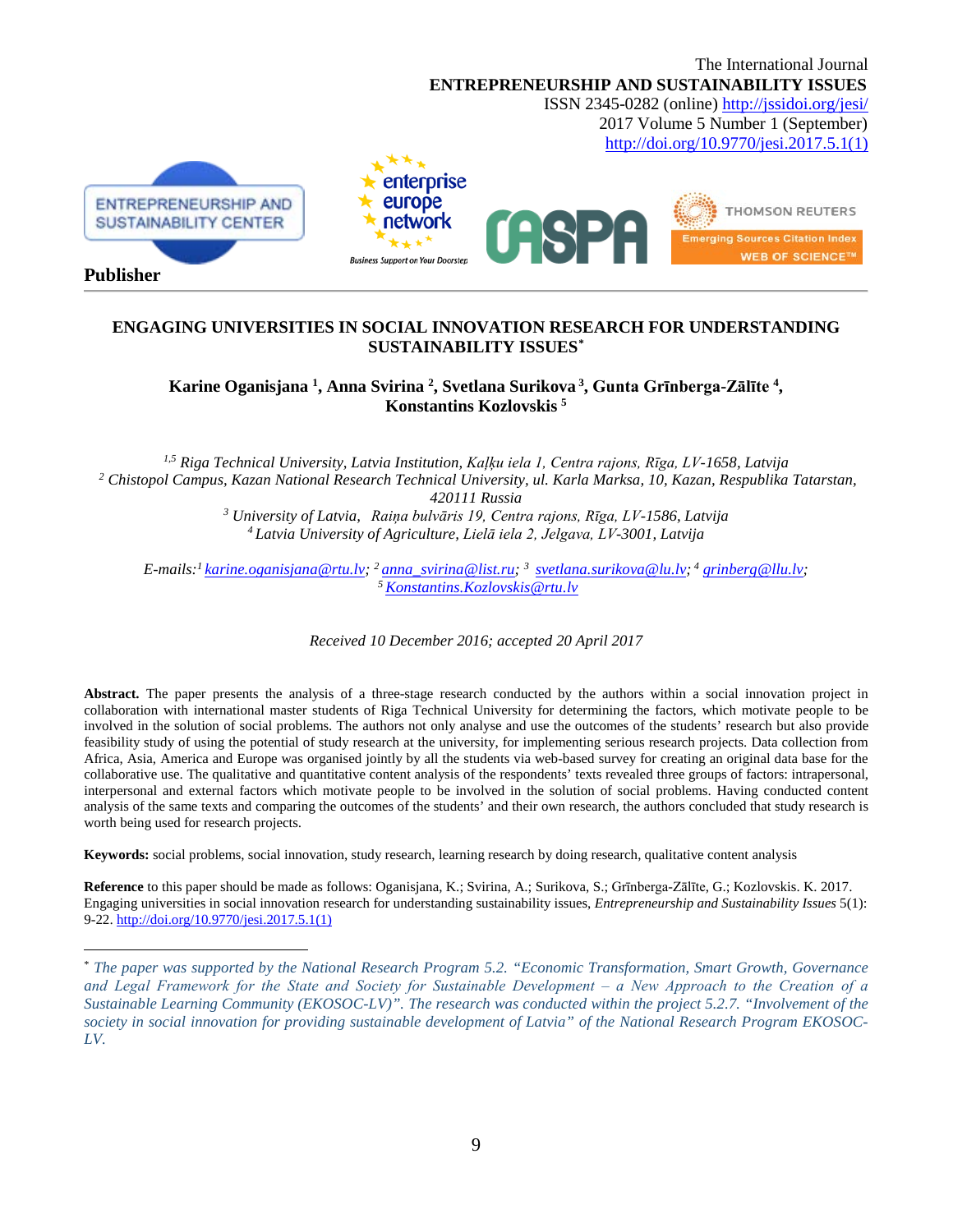**JEL Classifications:** O15

**Additional disciplines:** educology

### **1. Introduction**

Social innovation plays a significant role in the development of social capital, social cohesion, social inclusion, empowerment and democracy (Davies & Simon, 2013a) causing systemic changes and societal transformation (Cajaiba-Santana, 2013; OECD, 2010) and bringing to sustainable development of the society (European Commission, 2013; Phillips, Lee, Ghobadian, O'Regan & James, 2015). Social innovation supports in the creation of better futures via development of new ideas for improving well-being, welfare and quality of life (Bonifacio, 2014; Edwards-Schachter, Matti & Alcántara, 2012; European Commission, 2013; OECD, 2010; Boonyachut, 2016, Pauceanu, 2016; Dobrovolskienė et al., 2017).

Being a promoter of multi-level positive changes in relationships (Klievink & Janssen, 2014; Nichols, Phipps, Provençal & Hewitt, 2013; OECD, 2010), social innovation triggers openness and cross-sectoral partnership (Sanzo-Perez, et al., 2015; Khanagha et al., 2017; Hilkevics & Hilkevics, 2017; Zemlickiene et al., 2017; Ignatavičius et al., 2015).

Going through a complex adaptive system, social innovation leads to evolutionary changes in cycling dynamics like in case of open innovation (Yun, Won & Park, 2016) bringing to new levels of social innovation. In this context a very important role in socio-economic system plays is played by the segment of small and medium sized enterprises (SMEs). SMEs represent the primary moving mechanism for creation of  $\alpha$ -new jobs and increase of the gross domestic product; their growth and development are the priorities amongst the goals of national economies for developed countries of the world (Kozubikova et al., 2017; Belas & Sopkova, 2016; Kljucnikov et al., 2016). Playing an important role in the formation and development of a market by nurturing social enterprises and social values produced through the creative and newly open combination between technology and society (Yun, 2015), social innovation has major economic impact on the society (Nichols et al., 2013; Phillips et al., 2015; Murray, Caulier-Grice & Mulgan, 2010). Therefore, the promotion of motivation of different clusters in the society to become involved in social innovation processes has become a contemporary task of utmost importance.

**The purpose of the paper** is to analyse and use the findings of a study research conducted by university students for exploring the factors, which motivate the society to become involved in social innovation processes, carrying out as well feasibility study of using outcomes of university study research for a national research project on social innovation.

The research was conducted in the autumn semester of 2015 in the Faculty of Engineering Economics and Management of Riga Technical University (RTU) in collaboration with forty-five international master students from twenty-five countries within the study course 'Modern research methods: theory and practice' delivered by Karine Oganisjana. In order to make the students understand and learn how to conduct real research, it was decided to 'push' them into the project 'Involvement of the society in social innovation for providing sustainable development of Latvia' which is part of the National Research Program 'Economic Transformation, Smart Growth, Governance and Legal Framework for the State and Society for Sustainable Development  $-$  a New Approach to the Creation of a Sustainable Learning Community (EKOSOC-LV)'. This decision was justified by benefits for both the students and the project. The students got an opportunity to learn research by practicing research in groups and individually starting from goal setting, web-based data collecting till the conduct of the qualitative and quantitative content analysis and interpretation of the results, making conclusions and writing the report. On the other hand, this study research provided the project with original data from Europe, Asia, Africa and America collected by the students within short period of time ensuring high response rate and young people's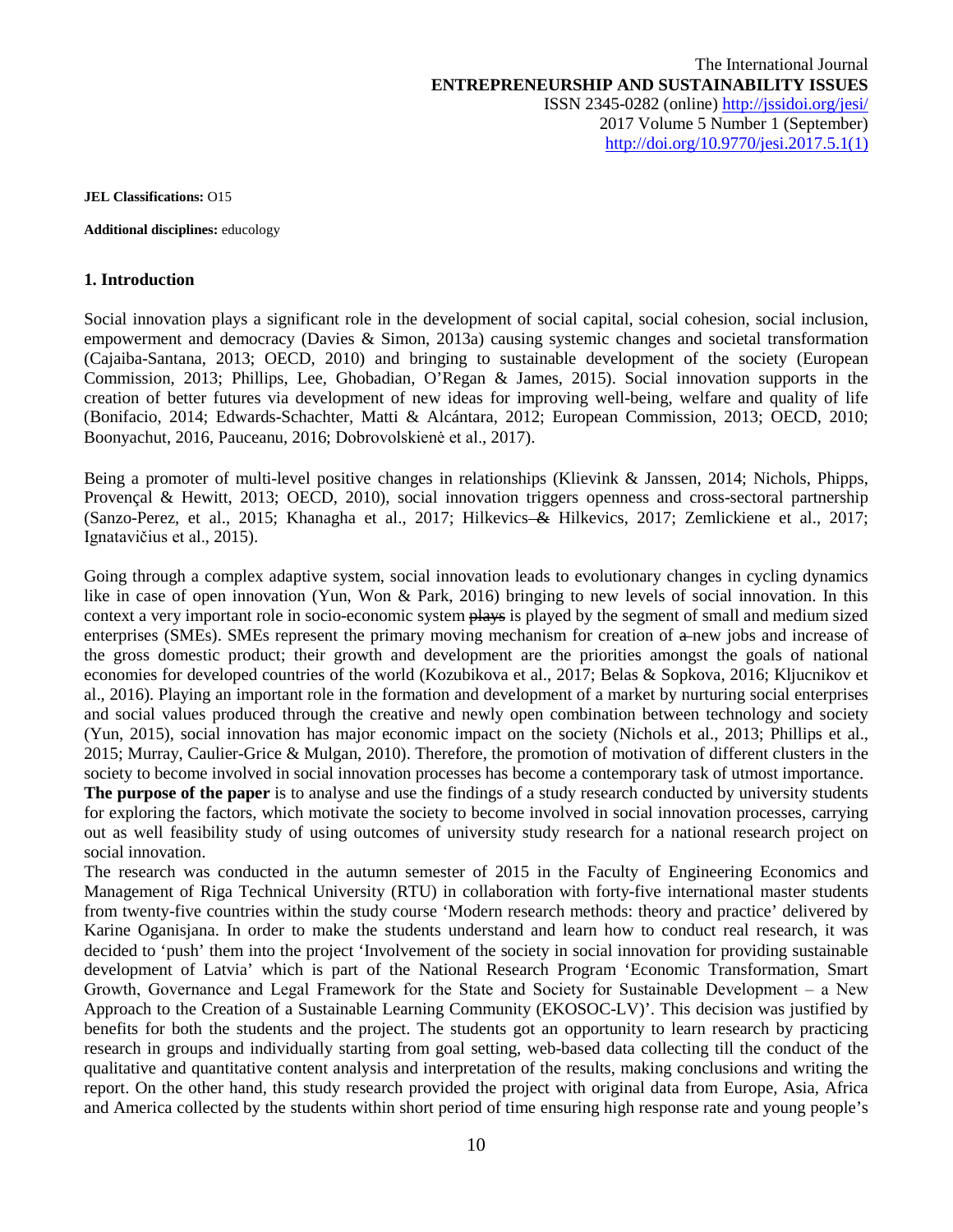analysis of the factors which motivate people to be involved in the solution of social problems. The findings were important for a further comparative analysis of the situations in Latvia and other regions of the world related to the involvement of the society in social innovation processes.

### **Research questions:**

- 1. What motivates people to be involved in the solution of social problems?
- 2. Is it feasible to use study research for real research projects at a national level?

### **2. Theoretical framework. Social innovation vs. solution of social problems**

The concept of social innovation is defined related to solution of social problems in a more effective, efficient, sustainable or just way than existing solutions; that brings to creation of social value and improvement of the quality of people's lives, causing new social practices and serving more for the public good as a whole rather than for private individuals (Phills, Deiglmeier & Miller, 2008; OECD, 2010; Dover, 2011; Mahmuda, Baskaran & Pancholi, 2014; Howaldt, Butzin, Domanski & Kaletka, 2014). One of the main characteristics of social innovation is specified as detection of real social needs and orientation to solving social problems (Edwards-Schachter et al., 2012), identifying and delivering new services that improve welfare of individuals and communities (OECD, 2010), creating 'new combination or figuration of practices in areas of social action, prompted by certain actors or constellations of actors with the goal of better coping with needs and problems than is possible by use of existing practices' (Howaldt et al., 2014, p. 122). However, there is not a common platform for understanding the matter of social innovation. Some scholars address social innovation as an instrument used for solving social problems, because the contexts in which social innovation is evolved are based on actions aimed at their solution. As argued by other researchers and practitioners, such instrumental definitions lead to a too narrow view of social innovation (Cajaiba-Santana, 2013) while social innovation has to include not only a means in the chain of solution of the social problems but also results of solving social problems which cause social change and bring benefit about (Cajaiba-Santana, 2013; Phills et al., 2008; Davies & Simon, 2013a, etc.).

Despite these disputes, the common thing in all cases is the relation of social innovation to solution of social problems. That is the reason why the research conducted by the RTU master students focused on the involvement of the society in solution of social problems vs. involvement of the society in social innovation processes. This decision was justified by the results of a pilot research conducted by the students which showed that social innovation being a relatively new concept was not understood by the respondents while 'solution of social problems' was clear almost to everybody.

# **Involvement of people in the solution of social problems**

Involvement of people in the solution of social problems makes a crucial aspect of social innovation for: 1) understanding complex needs; 2) uncovering innovative ideas; 3) finding novel solutions to complex problems; 4) increasing the legitimacy of projects by involving citizens in design, implementation and decision making; 5) providing opportunities for participation and co-operation avoiding linear, top down policy responses (Davies & Simon, 2013b). The levels of involvement of people in the solution of social problems can be different: 1) starting with providing information about present states and current experiences which provides essential input throughout the development of social innovation; and 2) coming up with the developing of future solutions which can contribute and shape new ideas to improve existing practices (Davies & Simon, 2012). Also the forms of engagement in the process of social innovation are different: understanding individual needs and problems; understanding larger patterns and trends; crowdsourcing solutions; co-developing solutions (Davies & Simon, 2012, 2013b; Davies, Simon, Patrick & Norman, 2012). Motivation of people to be involved in the solution of social problems is a complicated process which challenges contemporary society. Reznickova and Zepeda (2015) consider self-determination theory as a unifying framework to understand motivation of people to be involved in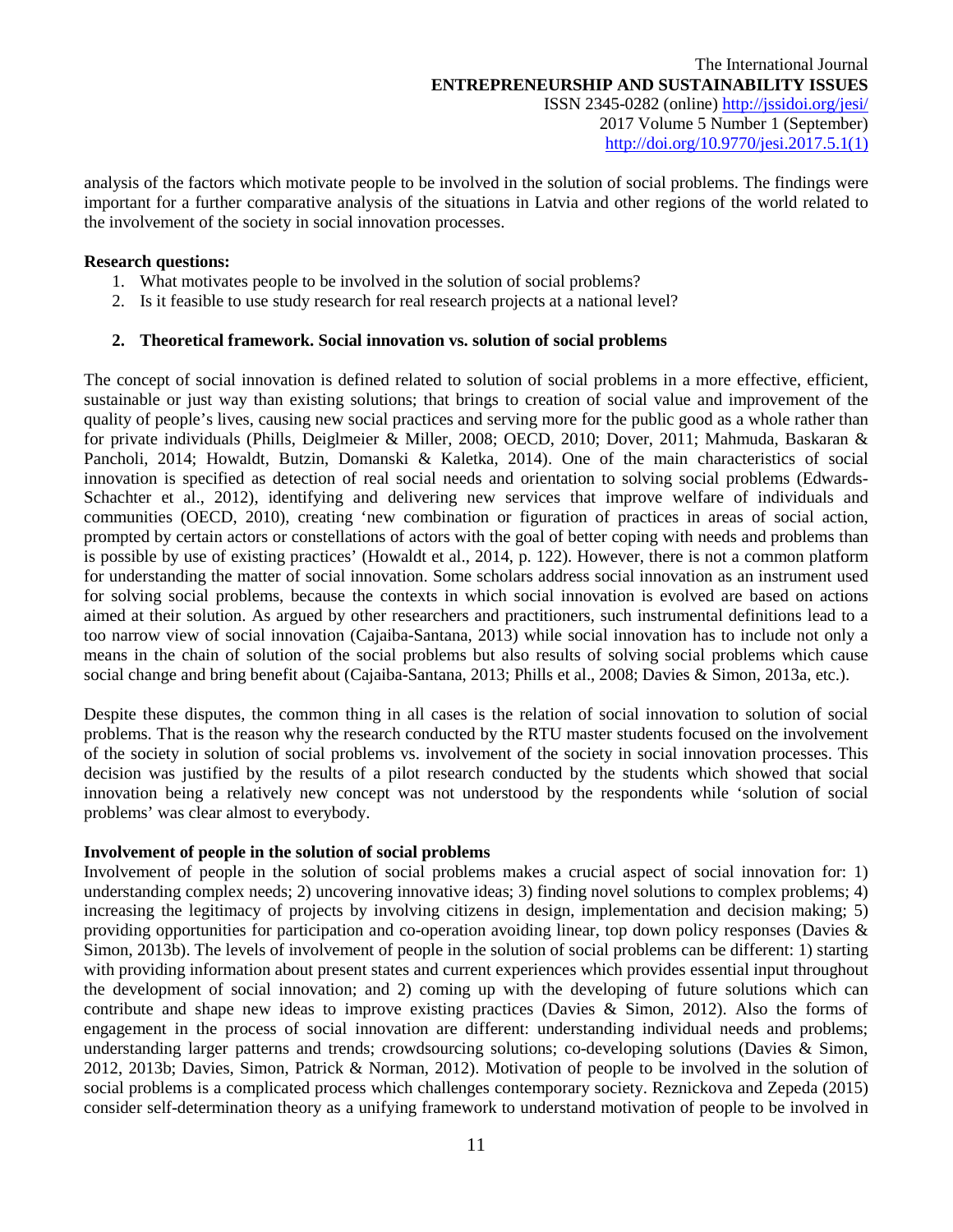volunteer social innovation. Satisfaction of the basic psychological needs for autonomy, competence, and relatedness leads to sustained motivation to invest one's time, energy, and ideas into the social innovation (Reznickova & Zepeda, 2015). Engagement is considered also as a motivational state and a process of positive self-control occurring when people experience a product or service in terms of a personal life goal or value resulting in intrinsic as well as extrinsic motivation (Calder, Malthouse & Maslowska, 2016). It was shown that motivation of people to be involved in public work is conditioned by financial incentives, recognition, opportunities for self-expression, social environment, etc. (Raudeliūnienė & Meidutė-Kavaliauskienė, 2014). In order to gain more insight into factors which promote people's motivation to be involved in the solution of social problems, in this research it was decided to use the potential of RTU international master students for collecting and analysing data from four continents. It provided the students an opportunity to participate in learning research by doing research.

### **Learning research by doing research**

It is argued that the greatest impact on students' learning and understanding research arises from their experiences of doing research in the research-based learning projects (Jiang & Roberts, 2011) introducing students the ways of thinking and acting like researchers (Valter & Akerlind, 2010) instead of mere delivering of knowledge about research (Nho, 2016). Research-based learning is related to a variety of educational objectives such as: conceptual, procedural, metacognitive, affective, epistemic, social and other objectives (Aditomo, Goodyear, Bliuc & Ellis, 2013). Research-based learning covers a range of pedagogical learner-centred approaches that empower students to conduct research, integrate theory and practice, and apply knowledge and skills to develop a viable solution to a defined problem (Savery, 2006) enhancing their research competency and critical thinking skills (Wannapiroon, 2014). It is important to create opportunities for students to train and understand research ethics based on the overarching principle of not delivering knowledge but changing the way of students' thinking promoting their learning to deal wisely with ethical aspects of research especially dealing with conflicts derived from cultural differences (Nho, 2016). According to Brew (2006), teaching and research need to be integrated to promote synergy and better education through research-based learning. Research-based learning tasks may be: 1) use-oriented, 2) not use-oriented, 3) focused on content and 4) focused on practice (Aditomo et al., 2013); the research presented in this paper presents the results of students' use-oriented learning.

In recent years, students' role in universities has changed, making the students not only the recipients of existing knowledge, but also active participants in knowledge generation. The students have become essential factors for carrying out academic research in universities, they have been argued to play the most important role in university research output (Salter, D'Este, Pavitt, Scott, Martin, Geuna, Nightingale & Patel, 2000; Kwon, S.H. Kim, Park, E.K. Kim & Jang, 2015).

# **Organisation of learning research by doing research in Riga Technical University**

The study course 'Modern research methods: theory and practice' in the case of RTU was organised to meet two purposes:

- 1) to provide the international master students with an opportunity to learn to conduct research by participating in a real research project 'Involvement of the society in social innovation for providing sustainable development of Latvia';
- 2) to provide the project with an opportunity to get original data from all over the world and the students' young-eyed view while conducting qualitative content analysis.

In the beginning of the course, the students were trained in groups and pairs to carry out different research tasks encompassing:

‒ analysis of different texts for determining and understanding units of meanings; assigning codes to corresponding text fragments and developing categories depending on the research question;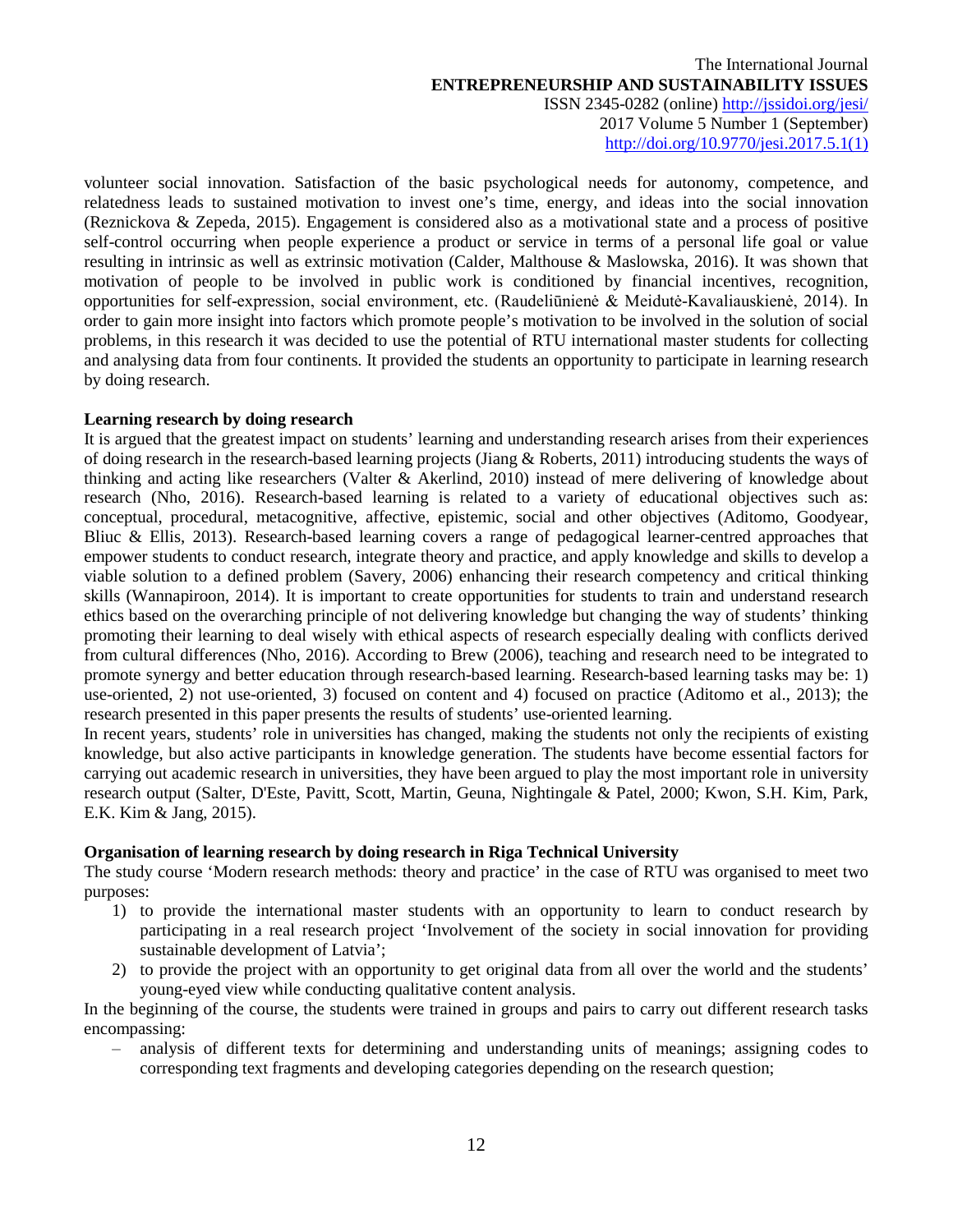- ‒ conducting closed coding of fragments of texts taken from the scripts of a focus group discussion on social innovation which had previously been organized by the authors within the National research program EKOSOC-LV (Oganisjana & Surikova, 2015; Oganisjana, Surikova & Laizāns, 2015);
- ‒ reading and analysing of scientific papers on social innovation and open innovation with a special focus on grasping the interconnection between the matter and theoretical aspects of the concepts under exploration and the ways of empirical data organization, analysis and interpretation of the results.

When the students had gained enough research experience in collaboration with the course mates and the teacher, they were engaged into the research project. After the piloting of the first tentative survey form with the students, in order to make it more easy for understanding, it was decided to elaborate two questionnaires: 'Involvement of people in the solution of social problems 1 & 2'; the first questionnaire was for respondents with and the second one – without an experience in solving social problems. The students sent the questionnaires via Google Drive electronic forms to representatives of different fields who live in their countries. Each student was to ensure at least ten responses; in the result of this team-based data collection, a joint data base (121 responses to questionnaire 1 and 251 responses for questionnaire 2) was created for collaborative use. Along with giving personal information on their gender, age, education, status, field of activity and the living place, the respondents had to answer questions about: social problems they solved/would solve, the challenges they faced/might face, the way they solved/would solve the problems, people who helped/would help them and their opinion on what motivates people to be involved in the solution of social problems. The response texts were massive and it would be time consuming and tiring to conduct qualitative content analysis of the entire survey. Therefore, it was decided that each student would formulate only one research question and analyse responses to the corresponding question from both questionnaires for further comparative analysis of the views of respondents with and without experience in solving social problems. As in the beginning of the semester the students had plenty of opportunities to train different aspects of scientific research discussing and working in groups, in pairs and in collaboration with the teacher, it was decided that the qualitative content analysis of the texts of this survey had to be conducted by each student individually. That aimed to simplify the assessment procedure, promote the students' research skills and ability to cope with the task on their own. The qualitative content analysis of the texts was conducted with open coding for developing categories according to the 'Step model of inductive category development' (Mayring, 2000) with further creation and quantitative analysis of category frequency tables, interpretation of the results and preparation of the report on the research conducted. The research question 'What motivates people to be involved in the solution of social problems?' was analysed by six students; therefore, in the context of this paper the authors will focus only on these six research reports.

# **3. The research design and methods**

The authors conducted the following three-stage research:

*Stage 1. Analysis of the outcomes of the students' research* for studying the quality and course of the qualitative content analysis conducted by each student individually with open coding using Excel. The categories developed by each student independently were analysed to reveal the possibility of systemising them into a unified set of categories.

*Stage 2. Qualitative content analysis of the same texts* for determining the factors which motivate people to be involved in the solution of social problems. This part of the research was conducted with closed coding using software AQUAD 6 (Huber & Gürtler, 2000). As pre-constructed codes in the second stage of analysis, the categories developed by the students and unified by the authors in the first stage of the research were used.

*Stage 3. Feasibility study of using the outcomes of students' study research for research projects at the national level.* The authors compared the frequencies of the categories developed in the qualitative content analysis by the students and themselves using Mann-Whitney U test in IBM SPSS Statistics 20 for revealing statistically significant differences between the two samples.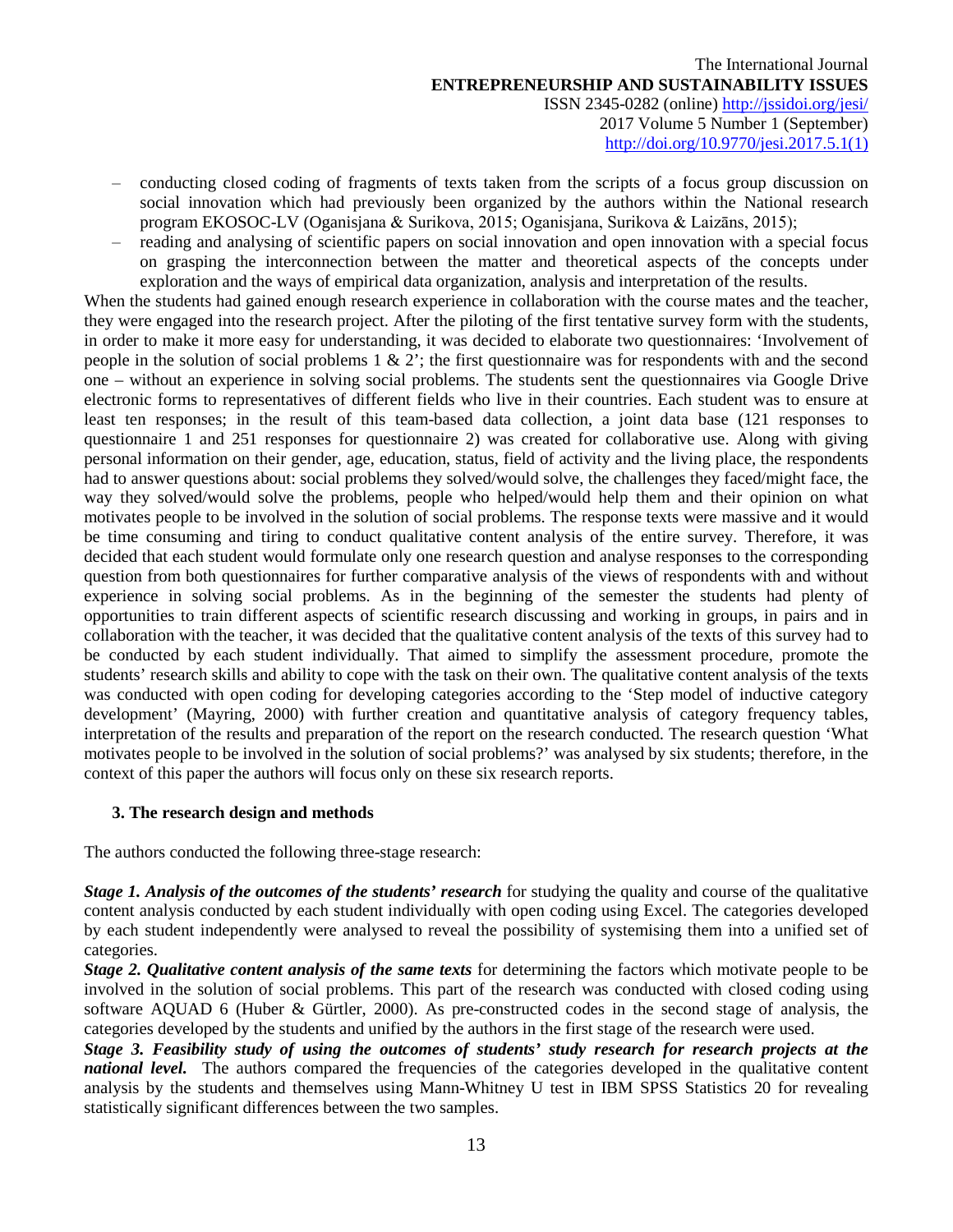### **2. The outcomes of the research**

**Stage 1.** The students' individual findings were analysed and systemised into a set of fourteen unified categories based on their meanings (see the last column of Table 1).

Table 1. Factors, which motivate people to be involved in the solution of social problems are determined based on the categories developed by the students and unified by the authors

| Nr.              | <b>Key categories</b><br>developed by the students in the qualitative content analysis                                                                                              | <b>Categories</b><br>unified by the authors |
|------------------|-------------------------------------------------------------------------------------------------------------------------------------------------------------------------------------|---------------------------------------------|
| 1.               | Awareness of social problems; social awareness; understanding of social<br>problems; awareness of the importance and impact of the solution of<br>social problems                   | <b>Social awareness</b>                     |
| 2.               | Support from: mass media, government, enterprises, NGOs, families,<br>friends and other individuals                                                                                 | <b>Support</b>                              |
| 3.               | First-hand experience; facing the problem directly; personal involvement<br>in the problem via challenges faced by oneself, family, relatives, friends<br>and colleagues            | <b>Personal affection</b>                   |
| $\overline{4}$ . | Social responsibility; social conscience; moral values; ethical norms;<br>social thinking; commitment; acting for the benefit of society                                            | <b>Social responsibility</b>                |
| 5.               | Cooperation; collaboration; teamwork; networking; volunteering; co-<br>thinking; co-deciding; co-creating                                                                           | <b>Co-creation</b>                          |
| 6.               | Empathy; human compassion; love; sympathy; mercy                                                                                                                                    | <b>Empathy</b>                              |
| 7.               | Recognition of results; acknowledgement; gratitude; appreciation; respect<br>and honour                                                                                             | <b>Appreciation</b>                         |
| 8.               | Financial<br>motivation;<br>bonuses;<br>rewards;<br>benefit;<br>employment<br>opportunity; better quality of life                                                                   | <b>Personal gain</b>                        |
| 9.               | Communication, active dialogue: with local community, government,<br>enterprises, NGOs, mass media and private sector for sharing experience<br>on the social problems to be solved | <b>Active dialogue</b>                      |
| 10.              | Example of active participation; inspiring examples; role models; success<br>stories; inspiring people                                                                              | <b>Inspiring examples</b>                   |
| 11.              | Personal experience; own experience in solving social problems                                                                                                                      | <b>Personal experience</b>                  |
| 12.              | Opportunities and chance for participation in social life and solution of<br>social problems                                                                                        | <b>Participation opportunities</b>          |
| 13.              | Future orientation; understanding the ultimate goal; understanding the<br>consequences of one's actions; acting towards future outcomes;<br>anticipating future results             | <b>Proactivity</b>                          |
| 14.              | Education; educational campaigns and programmes;<br>learning from<br>experience; career guidance; seminars and public events                                                        | <b>Education</b>                            |

#### *Source*: the authors

The factors which motivate people to be involved in the solution of social problems (see the last column of Table 1) can be divided into three factor groups based on their meanings:

- Intrapersonal factors: empathy, personal gain, personal affection, personal experience and proactivity.
- Interpersonal factors: social awareness, co-creation, active dialogue, education, social responsibility.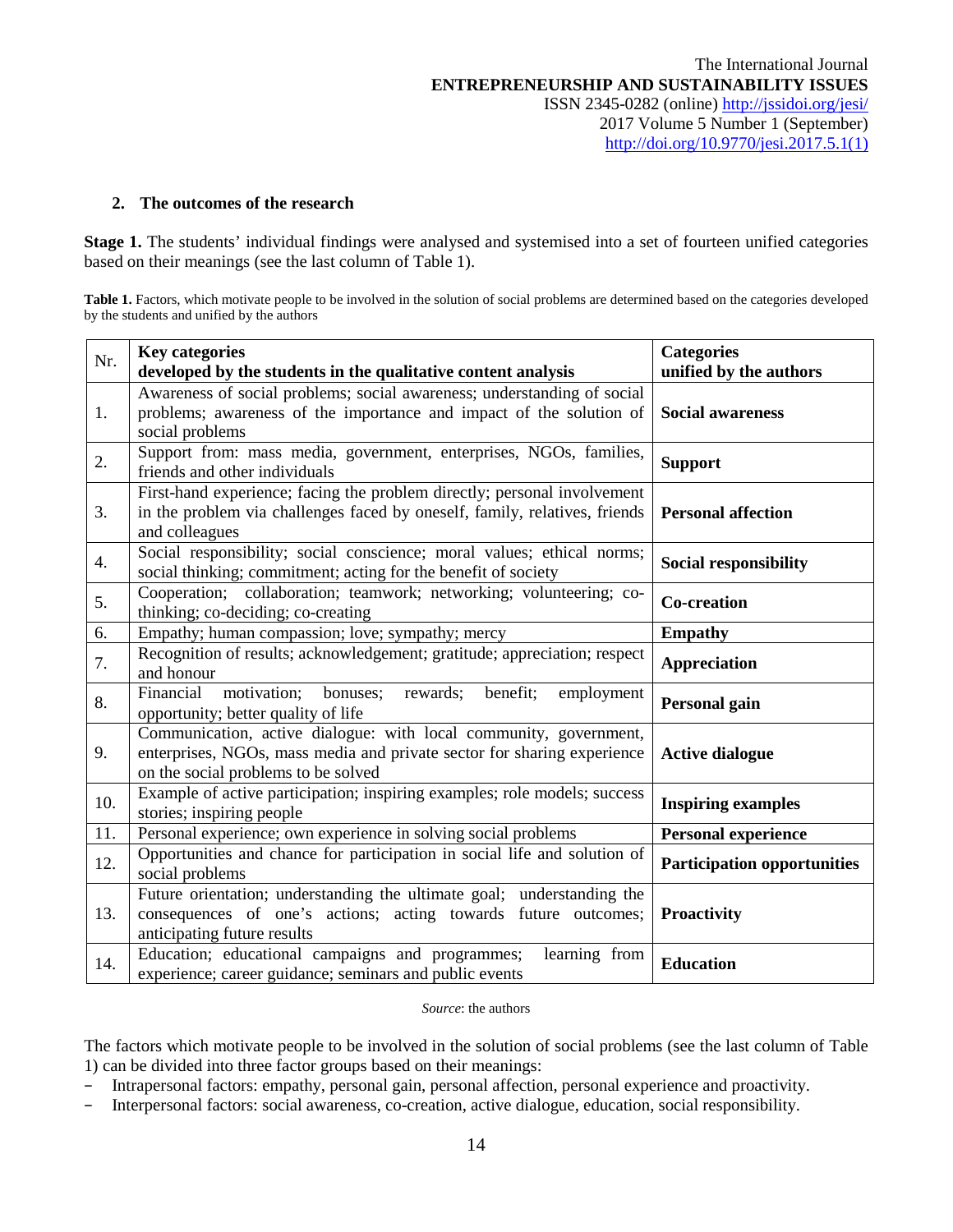### − External factors: support, appreciation, inspiring examples, participation opportunities.

**Stage 2.** The authors conducted their own qualitative content analysis of the same texts using as pre-constructed conceptual codes the unified categories (see the last column of Table 1) which were formed on the basis of the students' qualitative content analysis. Unlike the students who conducted the qualitative content analysis individually, the authors first worked in two virtual groups in the skype environment: group 1 consisting of the first three authors  $(AU_{1,2,3})$  and group 2 – of the fourth and fifth authors together  $(AU_{4,5})$ . To finalise the results, one more skype working session was organised with the participation of all the authors  $(AU_{1,2,3,4,5})$ . The authors concluded that the students coped with the coding and developing of categories successfully demonstrating appropriate understanding of the meanings of the texts; therefore, the authors agreed with the categories developed by the students. However, the students had a tendency to assign mainly one conceptual code to each text fragment, while, being more experienced in qualitative content analysis and working in group, the authors identified more than one unit of meanings corresponding to some of the text fragments. That means that the authors assigned codes more frequently; in the result, the frequencies of categories in the case of the authors' qualitative content analysis were bigger. This tendency is illustrated with an example of comparative analysis conducted by one of the students and the authors (see Table 2).

**Table 2**. Comparison of the coding conducted by one of the students and the authors (fragment)

| Coding by a student                                               | Coding by the authors                                               |
|-------------------------------------------------------------------|---------------------------------------------------------------------|
| The important thing to motivate people to become                  | The important thing to motivate people to become                    |
| involved is to make them understand that everyone                 | involved is to make them understand that everyone                   |
| should have the right and also should live together               | should have the right and also should live together                 |
| peacefully and solve social problems together as it               | peacefully <i>(social responsibility)</i> and solve social          |
| could influence everyone's life ( <i>personal affection</i> ). To | problems together as it could influence everyone's life             |
| promote this understanding, I think the agencies or               | ( <i>proactivity</i> , <i>personal affection</i> ). To promote this |
| organisations in charge of this issue should educate              | understanding, I think the agencies or organisations in             |
| people <i>(education)</i> and, at the same time, support          | charge of this issue should educate people ( <i>education</i> )     |
| participatory processes (support) and increase the                | and, at the same time, support participatory processes              |
| channels that people can become involved and                      | ( <i>support</i> ) and increase the channels through which          |
| participate to find out the resolutions together for any          | people can become involved and participate to find out              |
| social problem.' ( <i>participation opportunities</i> ).          | the resolutions together for any social problem.' (co-              |
|                                                                   | creation, participation opportunities).                             |

**Comment**: The fragment 'everyone should have the right and also should live together peacefully' has an accent of being socially responsible for peace in the society which was not identified by the student. 'It could influence everyone's life' is not only about being affected personally as shown by the student with the code 'personal affection', but also about view of future coded by the authors as 'proactivity'. The fragment 'people can become involved and participate to find out the resolutions together' is assigned the code 'co-creation' by the authors as finding any joint resolution means co-creating something new regardless of its material or non-material nature.

#### *Source*: the authors

Despite the differences between the frequencies of some categories determined by the students and the authors, the students mainly grasped the meaning of the text fragments correctly. However, the authors developed one more category which wasn't identified by the students. That category was named 'self-awareness' (see Table 3).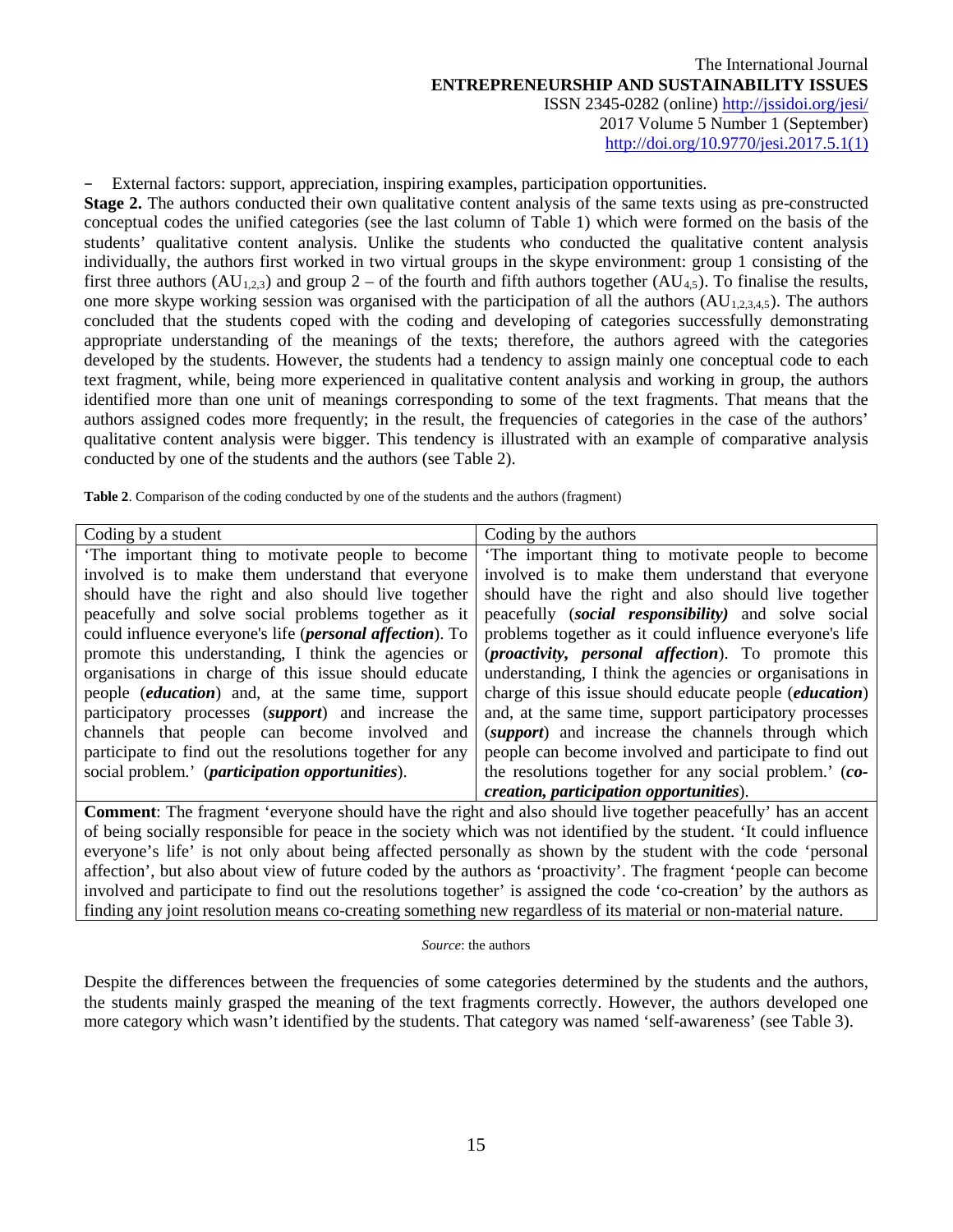**Table 3.** Identification of the category 'Self-awareness' by the authors

| Coding by the students                                                                                        | Coding by the authors                                 |  |  |  |  |  |  |
|---------------------------------------------------------------------------------------------------------------|-------------------------------------------------------|--|--|--|--|--|--|
| People will be motivated to solve social problems                                                             | People will be motivated to solve social problems     |  |  |  |  |  |  |
| when they are helped to understand that they are an                                                           | when they are helped to understand that they are an   |  |  |  |  |  |  |
| entire part of the society and they are able to bring                                                         | entire part of the society and they are able to bring |  |  |  |  |  |  |
| great innovations in the world by doing simple                                                                | great innovations in the world by doing simple        |  |  |  |  |  |  |
| things.' ( <i>proactivity</i> )                                                                               | things.' (self-awareness, proactivity)                |  |  |  |  |  |  |
| <b>Comment:</b> The student assigned the code 'proactivity' to this fragment. But it speaks also about the    |                                                       |  |  |  |  |  |  |
| importance of helping people to discover their own potential and strengths, as well as about the positive     |                                                       |  |  |  |  |  |  |
| impact which they may have on the life of the society. Therefore, the authors assigned it also the conceptual |                                                       |  |  |  |  |  |  |
| code 'self-awareness'.                                                                                        |                                                       |  |  |  |  |  |  |
| To make them see how even a fraction of work by                                                               | To make them see how even a fraction of work by       |  |  |  |  |  |  |
| them can contribute towards overall achievement.'                                                             | them can contribute towards overall achievement.'     |  |  |  |  |  |  |
| $(proxivity)$                                                                                                 | ( <i>proactivity</i> , <i>self-awareness</i> )        |  |  |  |  |  |  |
| <b>Comment:</b> The student considered that the text fragment is about thinking and acting for future         |                                                       |  |  |  |  |  |  |
| improvement. Therefore, she assigned it the code 'proactivity'. As for the authors, they assigned also the    |                                                       |  |  |  |  |  |  |
| code 'self-awareness' to this text fragment, as the key thought here is about making people see the           |                                                       |  |  |  |  |  |  |
| importance of their own work as of real contribution in the development of the society.                       |                                                       |  |  |  |  |  |  |

#### *Source*: the authors

The students identified the units of meanings in the text fragments related to other codes rather successfully. However, they did not think through the text fragments where the respondents were saying that in order to motivate people to be involved in the solution of social problems, it is important to make them understand their own selves and become aware of their own strengths and role which they could play in the life of the society. Therefore, the list of fourteen factors presented in the research outcomes of stage 1 was complemented with the fifteenth factor, that is, with 'self-awareness'.

**Stage 3.** In order to conduct the quantitative analysis of the feasibility of using the outcomes of the students' study research for the research project, the frequency table of categories which make the basis of the motivational factors for people to be involved in the solution of social problems was constructed (see Table 4).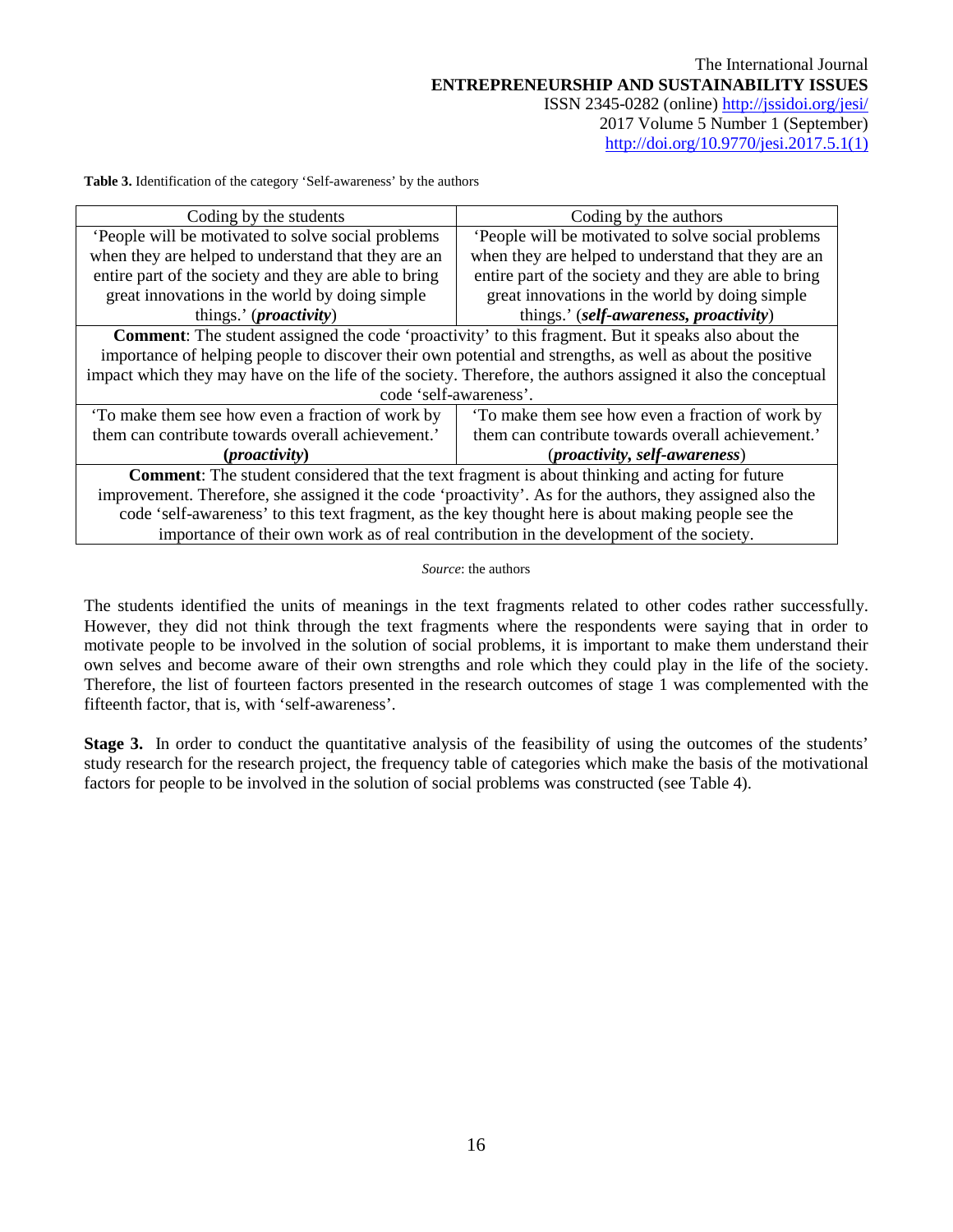|                       | Country of student | Social awareness                                                                   | Support | Personal affection | Social responsibility | Co-creation | Empathy        | Appreciation   | gain<br>Personal | Active dialogue | examples<br>Inspiring | Personal experience | opportunity<br>Participation | Proactivity    | Education | Self-awareness |
|-----------------------|--------------------|------------------------------------------------------------------------------------|---------|--------------------|-----------------------|-------------|----------------|----------------|------------------|-----------------|-----------------------|---------------------|------------------------------|----------------|-----------|----------------|
| Researcher code       |                    | Total frequencies of categories summed up from the analysis of both questionnaires |         |                    |                       |             |                |                |                  |                 |                       |                     |                              |                |           |                |
| S <sub>1</sub>        | Ukraine            | 113                                                                                | 21      | 20                 | 35                    | 20          | 32             | 22             | 26               | 25              | 8                     | $\Omega$            | $\theta$                     | $\Omega$       | $\Omega$  | $\mathbf{0}$   |
| S <sub>2</sub>        | Ukraine            | 111                                                                                | 26      | 28                 | 36                    | 26          | 24             | $\overline{4}$ | 21               | 12              | 14                    | 13                  | 6                            | 29             | $\Omega$  | $\mathbf{0}$   |
| S <sub>3</sub>        | Thailand           | 77                                                                                 | 13      | $\overline{2}$     | 12                    | 5           | $\Omega$       | $\Omega$       | 14               | 6               | 56                    | 12                  | 14                           | $\theta$       | 43        | $\overline{0}$ |
| <b>S4</b>             | Panama             | 134                                                                                | 15      | 10                 | 9                     | $\tau$      | 33             | $\overline{0}$ | 32               | 11              | 5                     | 3                   | 28                           | $\Omega$       | 34        | $\overline{0}$ |
| S <sub>5</sub>        | Russia             | 46                                                                                 | 24      | 11                 | 60                    | 54          | 24             | $\overline{0}$ | 18               | 54              | 14                    | 14                  | 12                           | 42             | 44        | $\overline{0}$ |
| S <sub>6</sub>        | Germany            | 44                                                                                 | 16      | 32                 | 19                    | 33          | 31             | $\Omega$       | 45               | 27              | 14                    | 32                  | 11                           | 21             | 36        | $\Omega$       |
| $AU_{1,2,3}$          |                    | 63                                                                                 | 173     | 29                 | 41                    | 85          | 41             | 62             | 10               | 40              | 31                    | 25                  | 10                           | 27             | 56        | 54             |
| AU <sub>4,5</sub>     |                    | 52                                                                                 | 136     | 25                 | 40                    | 58          | 31             | 63             | 9                | 36              | 18                    | 21                  | 3                            | 25             | 36        | 49             |
| $AU_{1,2,3,4,5}$      |                    | 63                                                                                 | 173     | 32                 | 45                    | 85          | 41             | 67             | 11               | 41              | 31                    | 25                  | 10                           | 28             | 56        | 54             |
| The students' total % |                    | 26                                                                                 | 6       | 5                  | 8                     | $\tau$      | $\overline{7}$ | 1              | 8                | 7               | 5                     | $\overline{4}$      | $\overline{4}$               | 5              | 8         | $\overline{0}$ |
| The authors' total %  |                    | 24                                                                                 | 4       | 6                  | 11                    | 6           | 10             | $\mathbf{1}$   | 6                | $\overline{4}$  | $\overline{4}$        | $\mathbf{1}$        | $\overline{4}$               | $\overline{7}$ | 8         | $\overline{4}$ |

Table 4. Frequency table of categories – the basis of the factors which motivate people to be involved in the solution of social problems

*Source*: the authors

Table 4 contains: 1) the absolute frequencies of the categories determined by each student independently and by the three groups of the authors while conducting qualitative content analysis of the texts from all the respondents; 2) the weight of each factor in percent determined from the sums of frequencies of each category within the groups of the students (see 'The students' total') and the authors (see 'The authors' total'). Based on the last two rows of Table 4, the diagram depicted in Figure 1 was constructed to show the distribution of the weights of the factors.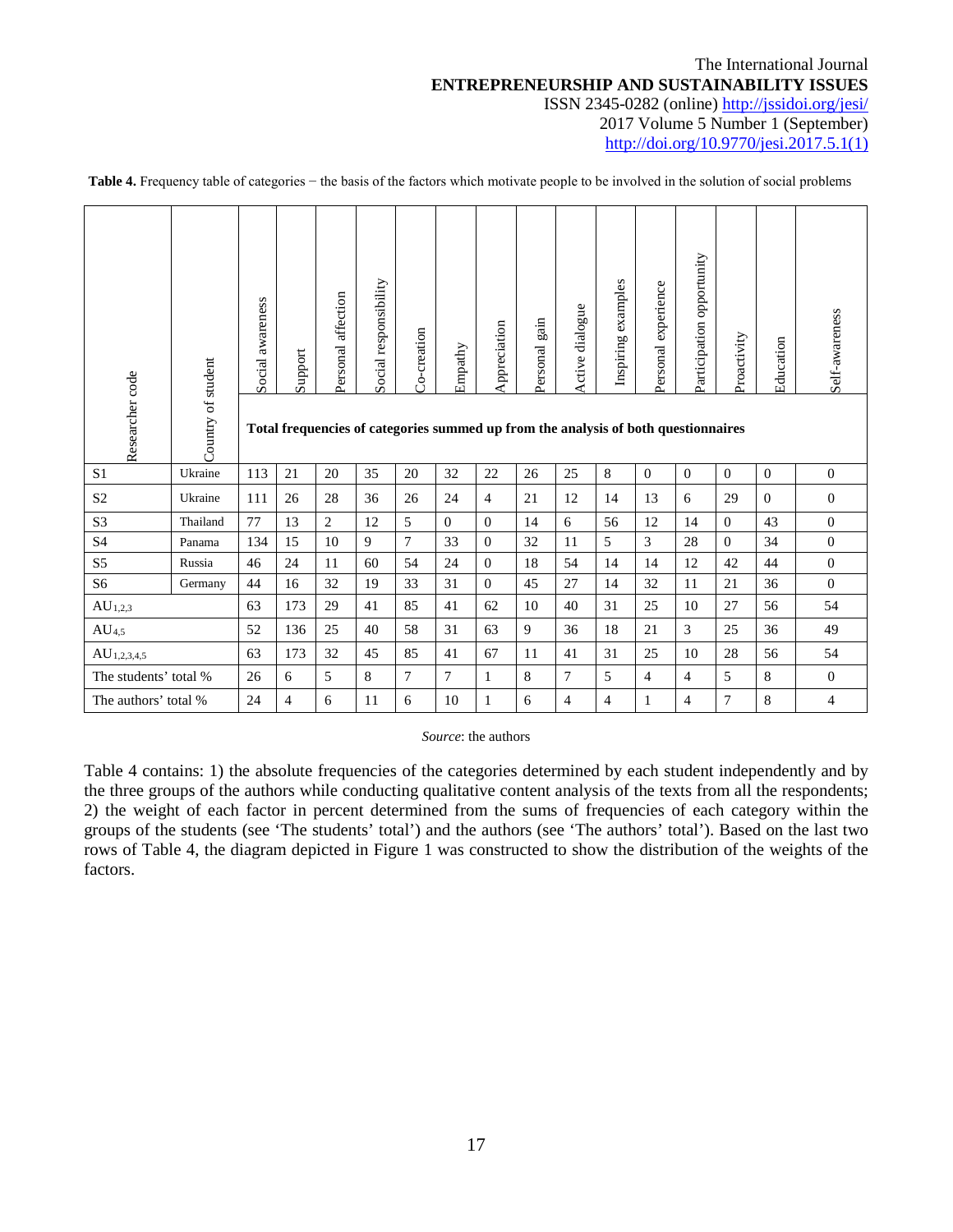

**Figure 1**. Distribution of the weights of the factors which motivate people to be involved in the solution of social problems: comparison of the students and the authors' findings

*Source*: the authors

The diagram shows that both in the students and authors' analysis, 'social awareness' (24% - 26%) has the biggest weight among the other factors. Similar weights in the two distributions have 'education' (8%), 'participation opportunities' (4%) and 'appreciation' (1%). The factor 'self-awareness' (4%) naturally appears only in the authors' factor list. As for the rest of the factors, they have mismatch in weights in the two distributions which speaks about differences in the intensity of the perception of meanings of text fragments related to these factors while conducting the coding by the students and the authors.

In order to analyse whether the differences between the results of the students and the authors' coding were statistically significant, two corresponding samples: 1) category frequencies determined by the students (see the six rows S1-S6 of Table 4); and 2) category frequencies determined by the authors' groups (see the three corresponding rows  $AU_{1,2,3}$ ,  $AU_{4,5}$  and  $AU_{1,2,3,4,5}$  of Table 4) were compared. One-sample Kolmogorov-Smirnov test in IBM SPSS Statistics 20 showed that both samples had non-normal distribution. Taking into account the small sizes of the samples (six students and three authors' groups) these two samples were compared using Mann-Whitney U non-parametric test based on the requirements for small samples: critical values for the Mann-Whitney U Test (Billiet, 2003) and Exact Test statistics - Exact sig. (2-tailed) (Nachar, 2008; Mehta & Patel, 2012).

This analysis revealed that the two samples do not have statistically significant differences ( $p > .05$ ) related to the following factors: 'co-creation', 'appreciation', 'personal gain', 'active dialogue', 'inspiring examples', 'personal experience' and 'participation opportunities'. Statistically significant differences were identified for: 'social awareness' (p = .024); 'support' (p = .048); 'personal affection' (p = .024); 'social responsibility' (p = .048); 'empathy' (p = .024); 'proactivity' (p = .036); 'education' (p = .024); 'self-awareness' (p = .012). These results can be explained by: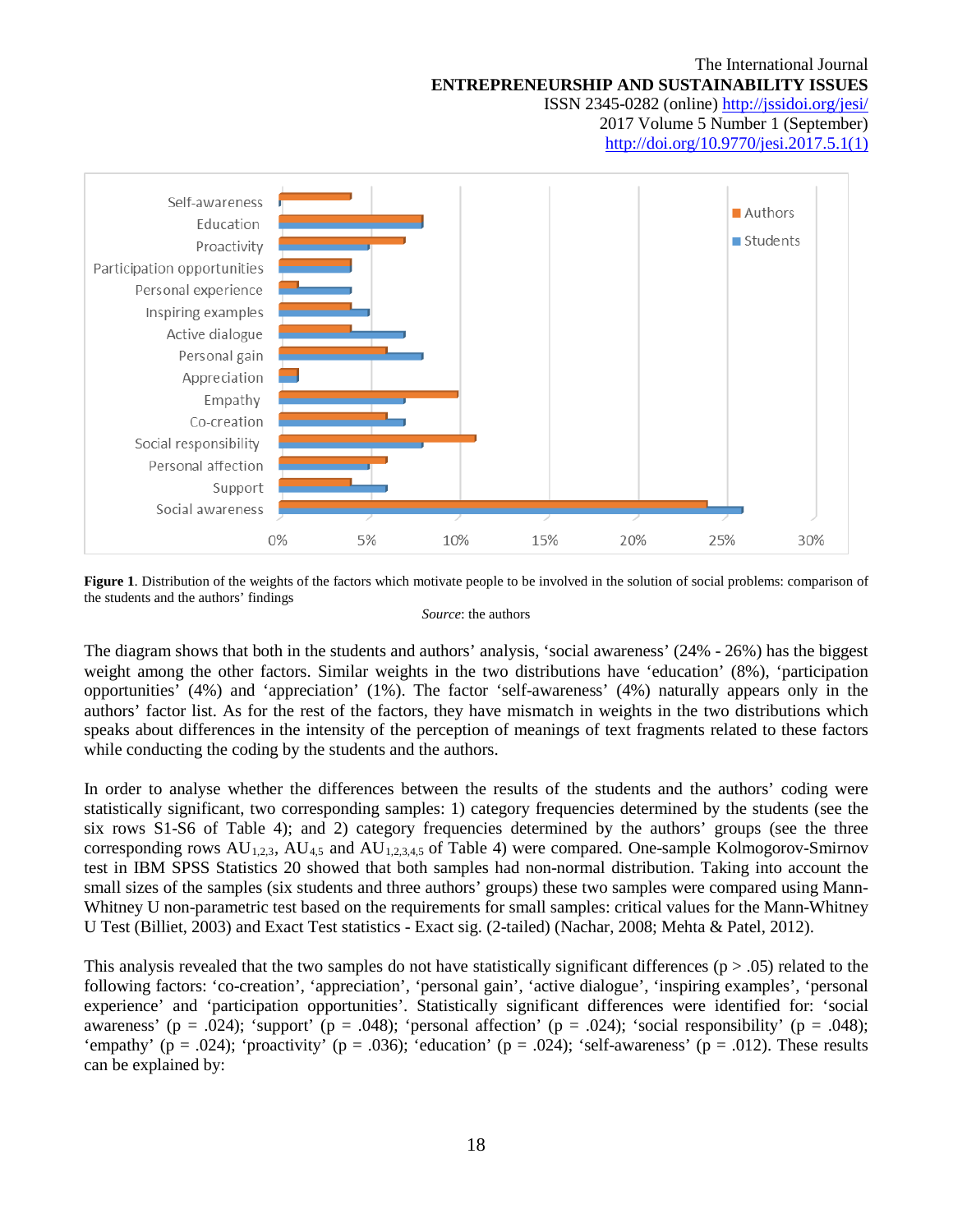‒ the differences in the approaches to coding; while the students assigned mainly one code to a text fragment, the authors assigned more than one code depending on the meaning of the text fragments (see Tables 2 & 3);

‒ the fact that the authors worked in groups and could notice more units of meanings than the students who worked individually. The students didn't work in groups as it was important to be sure that they had learned to conduct all the stages of research on their own. It also eased the process of assessment.

However, despite these statistically significant differences between the coding conducted by the students and the authors, there is no doubt that the students coped with the main challenge of the qualitative content analysis as a whole. Even having worked individually they developed their categories correctly which afterwards were united into the set of fourteen categories by the authors. These unified categories made the basis of factors which motivate people to be involved in the solution of social problems.

# **Conclusions**

1. The research revealed fifteen factors which motivate people to be involved in the solution of social problems which makes the basis of social innovation as a crucial condition for achieving sustainable development of the society. Based on their matter, these factors are divided into three groups.

‒ Intrapersonal factors: self-awareness, empathy, personal gain, personal affection, personal experience and proactivity.

‒ Interpersonal factors: social awareness, co-creation, active dialogue, education; social responsibility.

‒ External factors: support, appreciation, inspiring examples, participation opportunities.

2. Fourteen of these factors were determined owing to the study research conducted by the international master students of Riga Technical University. One factor – 'self-awareness' was added by the authors in the course of their own qualitative content analysis of the same qualitative data using as pre-constructed codes the categories developed by the students. The research conducted by the authors showed that the students had developed the categories correctly though there were differences in frequencies of categories; that can be explained by the fact that the students worked individually but not in small groups which is more recommended in the case of qualitative content analysis. Therefore, it is feasible to use the potential of university students' study research for real research projects providing that they would work in small groups of two or three students and collaborate with the teacher. This practice would require elaboration of a new approach to the assessment of students' final work keeping to the main logic of the organisation of learning research by doing research as realised in RTU.

# *Acknowledgement*

*The paper was supported by the National Research Program 5.2. "Economic Transformation, Smart Growth, Governance and Legal Framework for the State and Society for Sustainable Development ‒ a New Approach to the Creation of a Sustainable Learning Community (EKOSOC-LV)". The research was conducted within the project 5.2.7. "Involvement of the society in social innovation for providing sustainable development of Latvia" of the National Research Program EKOSOC-LV.*

### **References**

Aditomo, A., Goodyear, P., Bliuc, A.-M., & Ellis, R.A. 2013. Inquiry-based learning in higher education: principal forms, educational objectives, and disciplinary variations. *Studies in Higher Education* 38(9): 1239-1258.

Belas, J., Sopkova, G. 2016. A Model of Entrepreneurial Orientation. *Transformation in Business & Economics* 15(38B): 630-645.

Billiet, P. 2003. The Mann-Whitney U-test – Analysis of 2-between-group data with a quantitative response variable. Retrieved from <http://psych.unl.edu/psycrs/handcomp/hcmann.PDF>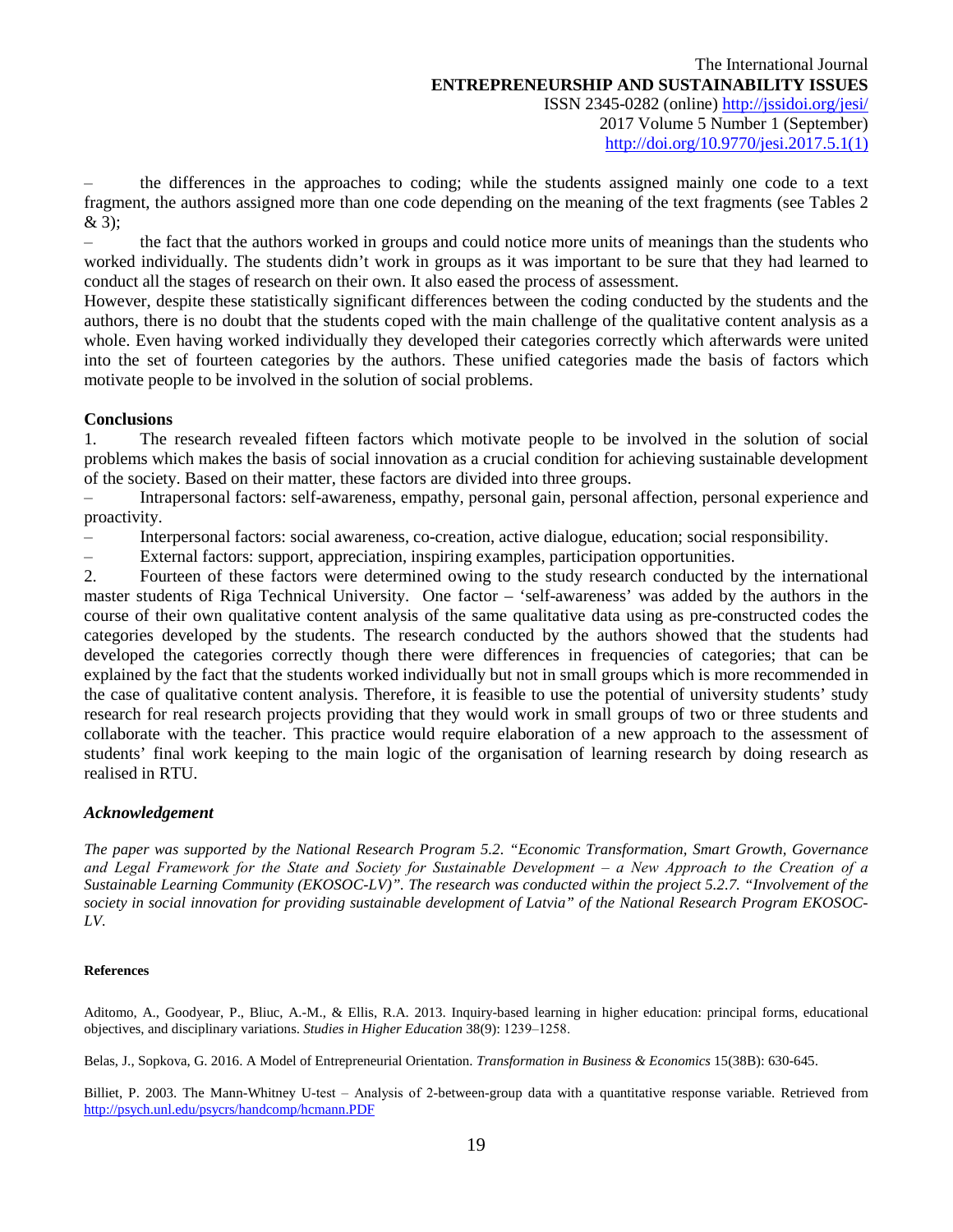Bonifacio, M. 2014. Social innovation: A novel policy stream or a policy compromise? An EU perspective. *European Review* 22(1): 145– 169.<http://dx.doi.org/10.1017/S1062798713000707>

Boonyachut, S. 2016. Sustainability of community's entrepreneurship: case of floating market at Ladmayom, *Entrepreneurship and Sustainability Issues* 4(2): 211-219. http://doi.org[/10.9770/jesi.2016.4.2\(8\)](http://dx.doi.org/10.9770/jesi.2016.4.2(8))

Brew, A. 2006. *Research and teaching*. UK: Palgrave Macmillian.

Cajaiba-Santana, G. (2013). Social innovation: Moving the field forward. A conceptual framework. *Technological Forecasting and Social Change* 82: 42‒51. <http://dx.doi.org/110.1016/j.techfore.2013.05.008>

Calder, B.J., Malthouse, E.C., & Maslowska, E. 2016. Brand marketing, big data and social innovation as future research directions for engagement. *Journal of Marketing Management* 32(5-6): 579‒585. <http://dx.doi.org/110.1080/0267257X.2016.1144326>

Davies, A., & Simon, J. 2012. *Citizen engagement in social innovation – a case study report.* A deliverable of the project: "The theoretical, empirical and policy foundations for building social innovation in Europe" (TEPSIE), European Commission – 7th Framework Programme, Brussels: European Commission, DG Research. Retrieved from <http://www.tepsie.eu/images/documents/D5.3%20final.pdf>

Davies, A., & Simon, J. 2013a. *The value and role of citizen engagement in social innovation.* A deliverable of the project: "The theoretical, empirical and policy foundations for building social innovation in Europe" (TEPSIE), European Commission – 7th Framework Programme, Brussels: European Commission, DG Research. Retrieved from<http://www.tepsie.eu/images/documents/D5.2%20final.pdf>

Davies, A., & Simon, J. 2013b. *Engaging citizens in social innovation: A short guide to the research for policy makers and practitioners.* A deliverable of the project: "The theoretical, empirical and policy foundations for building social innovation in Europe" (TEPSIE), European Commission – 7th Framework Programme, Brussels: European Commission, DG Research. Retrieved from <http://www.tepsie.eu/images/documents/tepsie54.pdf>

Davies, A., Simon, J., Patrick, R., & Norman, W. 2012. *Mapping citizen engagement in the process of social innovation.* A deliverable of the project: "The theoretical, empirical and policy foundations for building social innovation in Europe" (TEPSIE), European Commission – 7th Framework Programme, Brussels: European Commission, DG Research. Retrieved from <http://www.tepsie.eu/images/documents/tepsie.d5.1mappingcitizenengagementintheprocessofsocialinnovation.pdf>

Dobrovolskienė, N.; Tvaronavičienė, M.; Tamošiūnienė, R. 2017. Tackling projects on sustainability: a Lithuanian case study, *Entrepreneurship and Sustainability Issues* 4(4): 477-488. http://doi.or[g/10.9770/jesi.2017.4.4\(6\)](http://dx.doi.org/10.9770/jesi.2017.4.4(6))

Dover, G. 2011. *Social innovation and institutional work: A study of the role of place and place-making in social innovations for the "Hard-to-House".* Dissertation submitted in partial fulfilment of the requirements for the degree of doctor of philosophy in the Faculty of Business Administration.

Edwards-Schachter, M.E., Matti, C.E., & Alcántara, E. 2012. Fostering quality of life through social innovation: A living lab methodology study case. *Review of Policy Research* 29(6): 672‒692. <http://doi.org/10.1111/j.1541-1338.2012.00588.x>

| European |                                                                                                            | iuide |  | Retrieved | trom: |
|----------|------------------------------------------------------------------------------------------------------------|-------|--|-----------|-------|
|          | http://ec.europa.eu/regional policy/sources/docgener/presenta/social innovation/social innovation 2013.pdf |       |  |           |       |

Hilkevics, S.; Hilkevics, A. 2017. The comparative analysis of technology transfer models, *Entrepreneurship and Sustainability Issues* 4(4): 540-558. http://doi.org[/10.9770/jesi.2017.4.4\(11\)](http://dx.doi.org/10.9770/jesi.2017.4.4(11))

Howaldt, J., Butzin, A., Domanski, D., & Kaletka, C. 2014. *Theoretical approaches to social innovation - A critical literature review.* A deliverable of the project: 'Social Innovation: Driving Force of Social Change' (SI-DRIVE). Dortmund: Sozialforschungsstelle. Retrieved fro[m http://www.si-drive.eu/wp-content/uploads/2014/11/D1\\_1-Critical-Literature-Review.pdf](http://www.si-drive.eu/wp-content/uploads/2014/11/D1_1-Critical-Literature-Review.pdf)

Huber, G., & Gürtler, L. (2004). *AQUAD 6. Manual for the analysis of qualitative data.* Tübingen, Germany: Ingeborg Huber Verlag.

Ignatavičius, R.; Tvaronavičienė, M.; Piccinetti, L. 2015. Sustainable development through technology transfer networks: case of Lithuania, *Journal of Security and Sustainability Issues* 4(3): 261-267. DOI: [http://dx.doi.org/10.9770/jssi.2015.4.3\(6\)](http://dx.doi.org/10.9770/jssi.2015.4.3(6))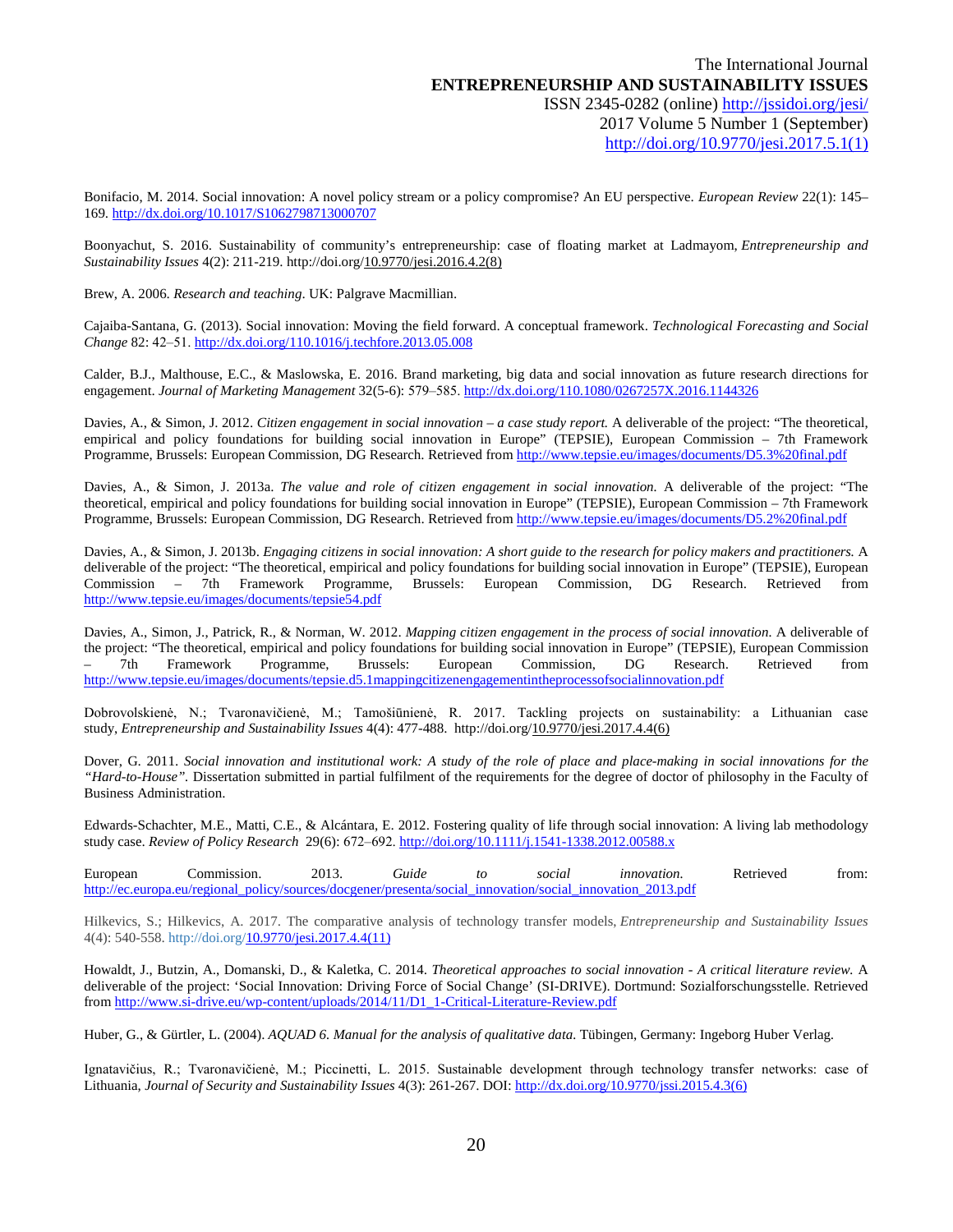Jiang, F., & Roberts, P.J. (2011). An investigation of the impact of research-led education on student learning and understandings of research. *Journal of University Teaching & Learning Practice* 8(2), Article 4.

Khanagha, A.; Dehkordi, A. M.; Zali, M. R.; Hejazi, S. R. 2017. Performance implications of entrepreneurial orientation at public research and technology institutions, *Entrepreneurship and Sustainability Issues* 4(4): 601-610. http://dx.doi.or[g/10.9770/jesi.2017.4.4\(15\)](http://dx.doi.org/10.9770/jesi.2017.4.4(15))

Klievink, B., & Janssen, M. 2014. Developing multi-layer information infrastructures: Advancing social innovation through public–private governance. *Information Systems Management* 31(3), 240–249[. http://dx.doi.org/10.1080/10580530.2014.923268](http://dx.doi.org/10.1080/10580530.2014.923268)

Kljucnikov, A., Belas, J., Kozubikova, L., Pasekova, P. (2016). The Entrepreneurial Perception of SME Business Environment Quality in the Czech Republic. *Journal of Competitiveness* 8(1)[. https://doi.org/10.7441/joc.2016.01.05](https://doi.org/10.7441/joc.2016.01.05)

Kozubikova, L., Homolka, L., Kristalas, D. (2017). The Effect of Business Environment and Entrepreneurs' Gender on Perception of Financial Risk in The Smes Sector. *Journal of Competitiveness* 9(1): 36 – 50[. https://doi.org/10.7441/joc.2017.01.053](https://doi.org/10.7441/joc.2017.01.053)

Kwon, K.-S., Kim, S.H., Park, T.-S., Kim, E.K., & Jang, D. 2015. The impact of graduate students on research productivity in Korea. *Journal of Open Innovation: Technology, Market, and Complexity* 1(21): 1‒11. <http://dx.doi.org/10.1186/s40852-015-0024-6>

Mahmuda, I., Baskaran, A., & Pancholi, J. 2014. Financing social innovation for poverty reduction: A case study of microfinancing and microenterprise development in Bangladesh. *Science, Technology & Society* 19(2): 249–273[. http://dx.doi.org/10.1177/0971721814529879](http://dx.doi.org/10.1177/0971721814529879)

Mayring, P. 2000. Qualitative content analysis. *Forum Qualitative Sozialforschung / Forum: Qualitative Social Research Theories* 1(2). Retrieved from<http://www.qualitative-research.net/index.php/fqs/article/view/1089/2385>

Mehta, C.R., & Patel, N.R. 2012. IBM SPSS Exact Tests. Retrieved fro[m http://www.sussex.ac.uk/its/pdfs/SPSS\\_Exact\\_Tests\\_21.pdf](http://www.sussex.ac.uk/its/pdfs/SPSS_Exact_Tests_21.pdf)

Murray, R., Caulier-Grice, J., & Mulgan, G. 2010. *Ways to design, develop and grow social innovation: The open book of social innovation.* The Young Foundation & NESTA. Retrieved from: [http://youngfoundation.org/wp-content/uploads/2012/10/The-Open-Book](http://youngfoundation.org/wp-content/uploads/2012/10/The-Open-Book-of-Social-Innovationg.pdf)[of-Social-Innovationg.pdf](http://youngfoundation.org/wp-content/uploads/2012/10/The-Open-Book-of-Social-Innovationg.pdf)

Nachar, N. 2008. The Mann‐Whitney U: A test for assessing whether two independent samples come from the same distribution. *Tutorials in Quantitative Methods for Psychology* 4(1): 13‒20. Retrieved from <http://tqmp.org/RegularArticles/vol04-1/p013/p013.pdf>

Nho, H.J. (2016). Research ethics education in Korea for overcoming culture and value system differences. *Journal of Open Innovation: Technology, Market, and Complexity* 2(4): 1-11.[: http://dx.doi.org/10.1186/s40852-016-0030-3](http://dx.doi.org/10.1186/s40852-016-0030-3)

Nichols, N., Phipps, D.J., Provençal, J., & Hewitt, A. 2013. Knowledge mobilization, collaboration, and social innovation: Leveraging investments in higher education. *Canadian Journal of Nonprofit & Social Economy Research / Revue canadienne de recherche sur les OSBL et l'économie sociale* 4(1), 25–42.

OECD. (2010). *SMEs, entrepreneurship and innovation.* Series: OECD Studies on SMEs and Entrepreneurship. OECD Publishing.

Oganisjana, K., & Surikova, S. (2015). Social innovation in the promotion of sustainable development of the contemporary Latvian society. *Journal of Security and Sustainability Issues 5*(2): 249–258. [http://dx.doi.org/10.9770/jssi.2015.5.2\(10\)](http://dx.doi.org/10.9770/jssi.2015.5.2(10))

Oganisjana, K., Surikova, S., & Laizāns, T. 2015. Factors influencing social innovation processes in Latvia. *Entrepreneurship and Sustainability Issues* 3(2): 186‒197. [http://dx.doi.org/10.9770/jesi.2015.3.2\(6\)](http://dx.doi.org/10.9770/jesi.2015.3.2(6))

Pauceanu, A. M. 2016. Innovation and entrepreneurship in Sultanate of 0man – an empirical study, *Entrepreneurship and Sustainability Issues* 4(1): 83-99 http://dx.doi.org[/10.9770/jesi.2016.4.1\(8\)](http://dx.doi.org/10.9770/jesi.2016.4.1(8))

Phillips, W., Lee, H., Ghobadian, A., O'Regan, N., & James, P. 2015. Social innovation and social entrepreneurship: A systematic review. *Group & Organization Management* 40(3): 428–461. <http://dx.doi.org/10.1177/1059601114560063>

Phills, J.A., Deiglmeier, K., & Miller, D.T. 2008. Rediscovering social innovation. *Stanford Social Innovation Review* 6(4), 33-43. Retrieved from [http://ssir.org/images/articles/2008FA\\_feature\\_phills\\_deiglmeier\\_miller.pdf](http://ssir.org/images/articles/2008FA_feature_phills_deiglmeier_miller.pdf)